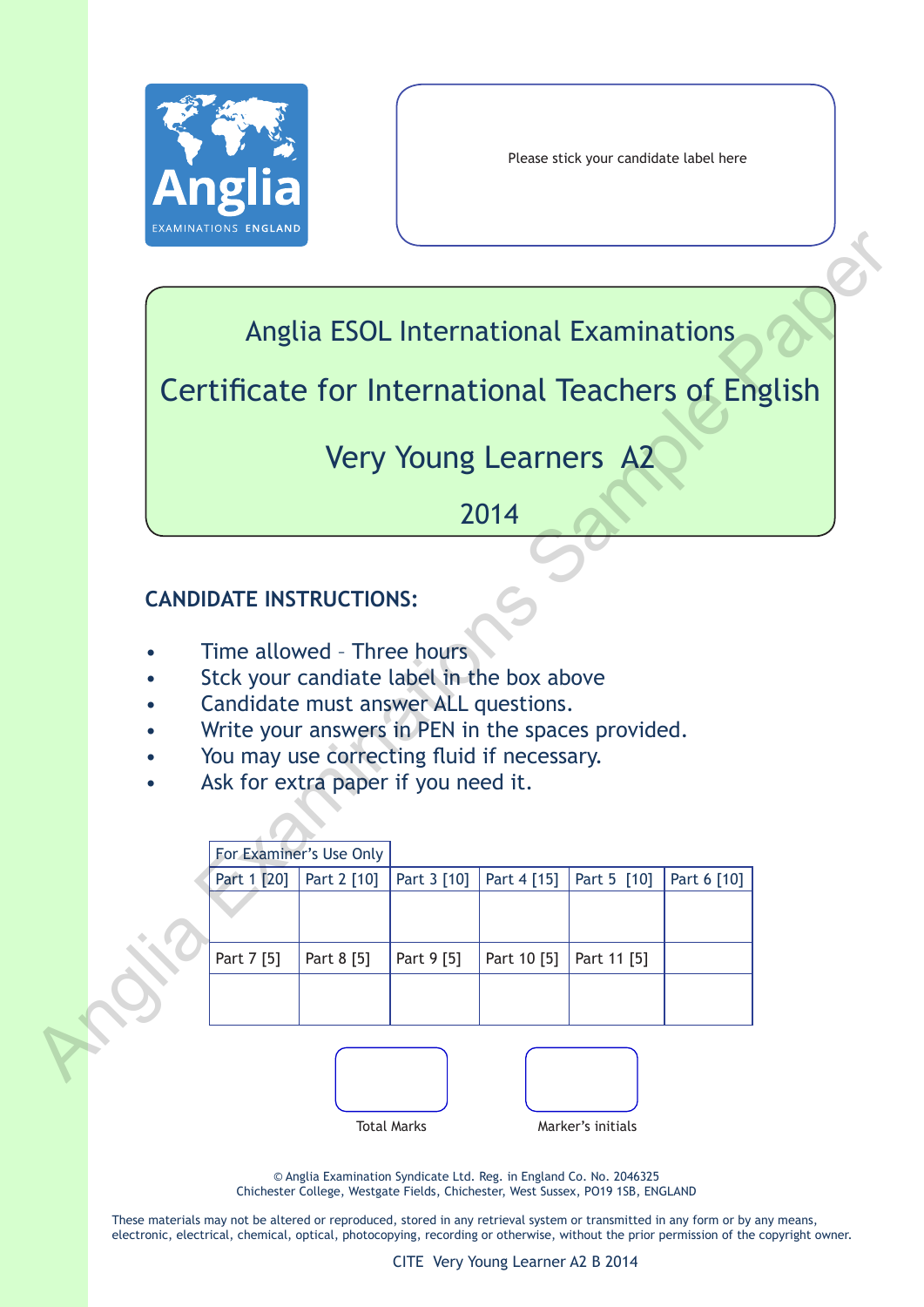Marks Awarded

# **Part One (20 marks)**

Match the underlined phrases with one of the grammatical terms given. There is one example. There are THREE grammatical terms you will not need.

|           | <b>Phrase</b>                              |                  | <b>Grammatical</b><br>term |            |  |
|-----------|--------------------------------------------|------------------|----------------------------|------------|--|
| e.g.      | Thomas usually drives to work.             |                  |                            |            |  |
| 1.        | I will ring you at 9 o'clock tonight.      |                  |                            |            |  |
| 2.        | Anna wore a very pretty dress.             |                  |                            |            |  |
| 3.        | He left his briefcase on the bus.          |                  |                            |            |  |
| 4.        | Have you seen the news today?              |                  |                            |            |  |
| 5.        | These people are waiting for the concert.  |                  |                            |            |  |
| 6.        | The bird flew silently through the forest. |                  |                            |            |  |
| 7.        | The boys hid behind the garden wall.       |                  |                            |            |  |
| 8.        | You must take your passport with you.      |                  |                            |            |  |
|           |                                            |                  |                            |            |  |
| 9.        | John is reading a book about history.      |                  |                            |            |  |
| 10.       | Do kangaroos live in New Zealand?          |                  |                            |            |  |
| adverb    | $\mathsf{A}$                               |                  |                            | H          |  |
| adjective | B                                          | present simple   | past simple negative       | $\ddagger$ |  |
| article   | C                                          |                  | present simple question    | J          |  |
|           | future tense<br>D                          |                  | present continuous         | K          |  |
|           | modal verb<br>Ε                            | personal pronoun |                            | L          |  |
| noun      | F                                          |                  | possessive pronoun         | W          |  |

| adverb       |   | past simple negative    | Н |
|--------------|---|-------------------------|---|
| adjective    | B | present simple          |   |
| article      |   | present simple question |   |
| future tense | D | present continuous      | K |
| modal verb   | E | personal pronoun        |   |
| noun         | F | possessive pronoun      | M |
| past simple  | G | preposition             | N |
|              |   |                         |   |

| past simple negative    | Н            |
|-------------------------|--------------|
| present simple          | ╇            |
| present simple question | $\mathbf{I}$ |
| present continuous      | K            |
| personal pronoun        | L            |
| possessive pronoun      | м            |
| preposition             |              |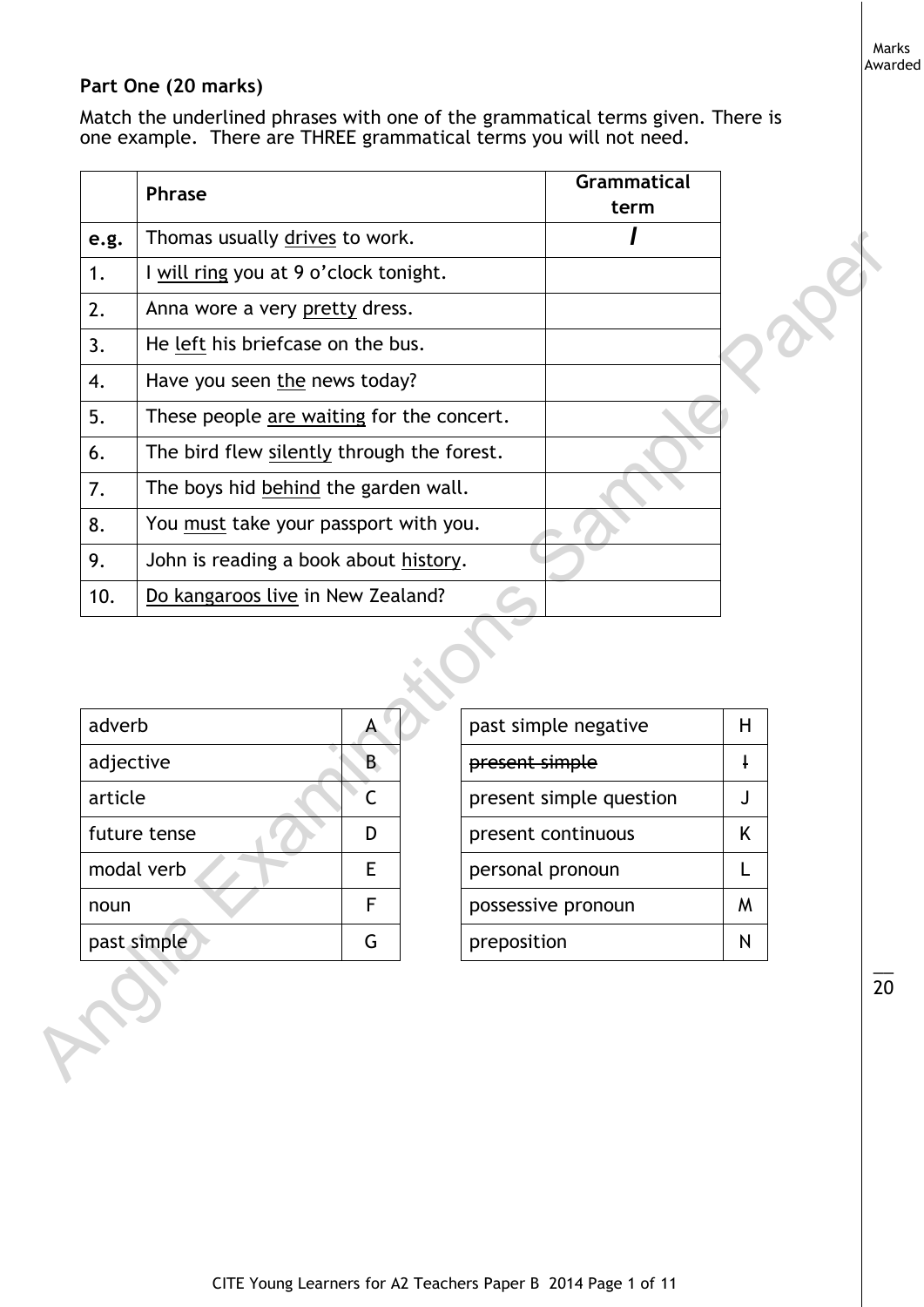# **Part Two (10 marks)**

Choose the best word to fill the gap in the sentence. There is one example.

**e.g.** Please open your book at <u>page</u> six.

| A             | paper            | B            | leaf                                        | C            | page                                                                 | D                            | cover |
|---------------|------------------|--------------|---------------------------------------------|--------------|----------------------------------------------------------------------|------------------------------|-------|
| 1.            |                  |              | Sit down and ___________________ attention. |              |                                                                      |                              |       |
| A             | make             | B            | pay                                         | $\mathsf{C}$ | have                                                                 | D                            | give  |
| 2.            |                  |              |                                             |              | Think of a country that begins _____________________ the letter 'A'. |                              |       |
| A             | with             | $\mathsf{B}$ | from                                        | $\mathsf{C}$ | of                                                                   | D                            | on    |
| 3.            |                  |              |                                             |              | Listen carefully and I will _______________________ you a story.     |                              |       |
| A             | say              | $\mathsf B$  | tell                                        | $\mathsf{C}$ | speak                                                                | $\left\{ D_{\alpha}\right\}$ | talk  |
| 4             |                  |              |                                             |              |                                                                      |                              |       |
| A             | in               | B            | of                                          | $\mathsf{C}$ | on                                                                   | D                            | at    |
| 5.            |                  |              |                                             |              |                                                                      |                              |       |
| A             | moment           | $\mathsf{B}$ | kingdom                                     | C            | time                                                                 | D <sub>a</sub>               | story |
| 6.            | Please use a     |              |                                             |              | to write your name.                                                  |                              |       |
| A             | ruler            | B            | scissors                                    | $\mathsf{C}$ | rubber                                                               | D                            | pen   |
| 7.            | Stand_           |              | and find a partner.                         |              |                                                                      |                              |       |
| A             | on               | B            | $\overline{\mathsf{in}}$                    | $\mathsf{C}$ | <b>up</b>                                                            | D                            | at    |
| 8.            | How              |              | is your brother?                            |              |                                                                      |                              |       |
| A             | old <sub>1</sub> | B            | age                                         | C            | years                                                                | D                            | time  |
| 9.            | Please turn      |              |                                             |              | your mobile phones in class.                                         |                              |       |
| $A \setminus$ | $at -$           | B            | off                                         | $\mathsf C$  | by                                                                   | D                            | with  |
| 10.           |                  |              |                                             |              | The teacher gave them lots of _________________work at the weekend.  |                              |       |
| A             | rest             | B            | house                                       | C            | room                                                                 | D                            | home  |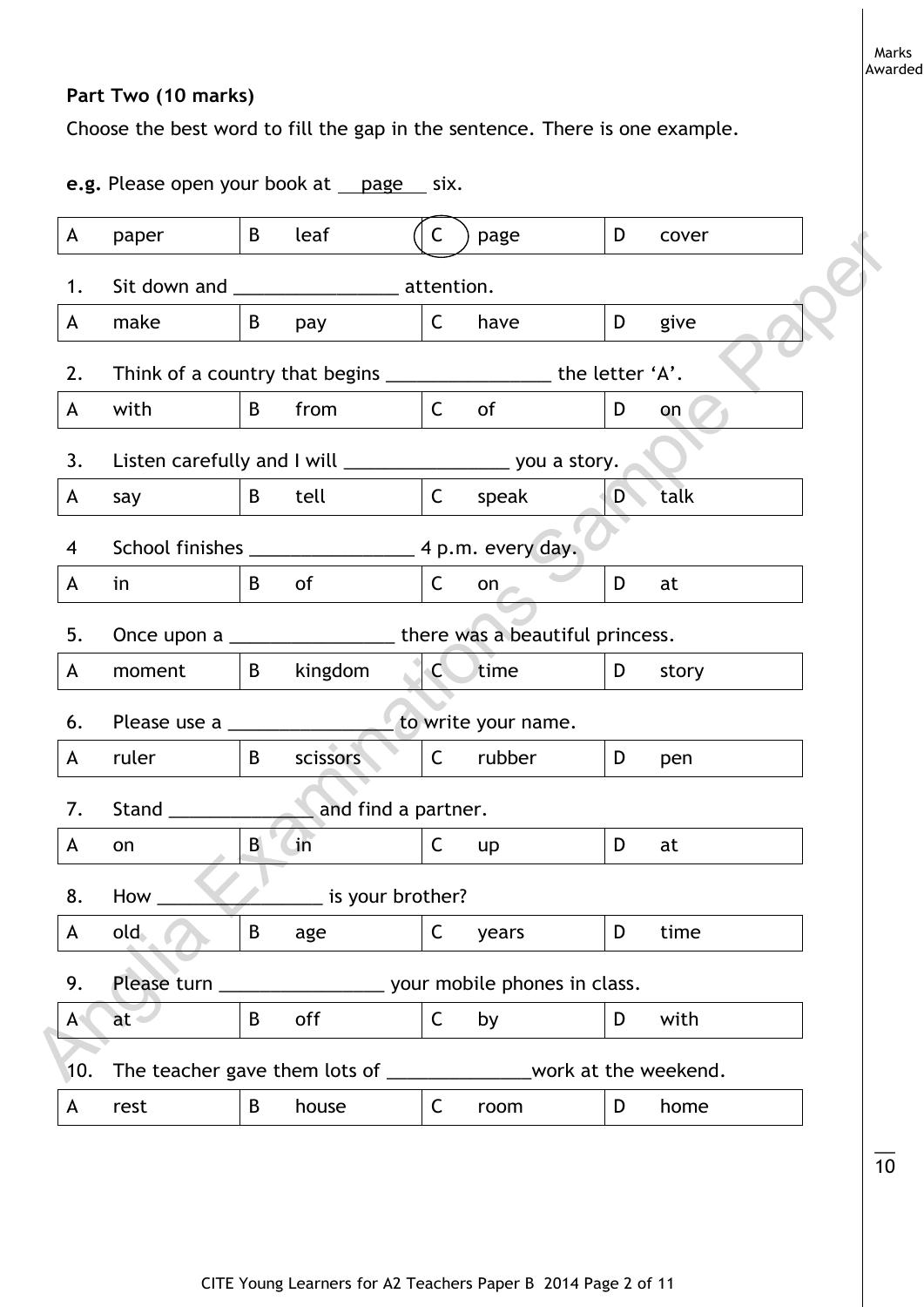# **Part Three (10 marks)**

For each question chose which is NOT a good pair of opposites. Please circle the correct letter for each question. There is one example.

| e.g.         |                 |             |               |                         |                    |
|--------------|-----------------|-------------|---------------|-------------------------|--------------------|
| A            | high/low        | $\mathsf B$ | love/hate     | $\overline{\mathsf{C}}$ | closed/early       |
| 1.           |                 |             |               |                         |                    |
| A            | fat/thin        | B           | uncle/aunt    | $\mathsf C$             | tennis/ball        |
| 2.           |                 |             |               |                         |                    |
| A            | give/lend       | B           | stop/start    | C                       | give/take          |
| 3.           |                 |             |               |                         |                    |
| A            | new/old         | B           | near/far      | $\mathsf C$             | fall/throw         |
| 4.           |                 |             |               |                         |                    |
| A            | dry/wet         | B           | cheap/right   | $\mathsf C$             | awake/asleep       |
| 5.           |                 |             |               |                         |                    |
| A            | tall/thick      | B           | late/early    | $\overline{C}$          | husband/wife       |
| 6.           |                 |             |               |                         |                    |
| A            | behind/in front | $\sf{B}$    | easy/ sunny   | $\mathsf C$             | open/shut          |
| 7.           |                 |             |               |                         |                    |
| A            | hard/soft       | B           | nice/friendly | C                       | above/below        |
| 8.           |                 |             |               |                         |                    |
| A            | short/warm      | $\sf B$     | find/lose     | $\mathsf C$             | summer/winter      |
| 9.           |                 |             |               |                         |                    |
| $\mathsf{A}$ | full/empty      | B           | noisy/funny   | $\mathsf C$             | boring/interesting |
| 10.          |                 |             |               |                         |                    |
| A            | on/off          | B           | day/night     | $\mathsf C$             | cousin/son         |

 $\overline{\phantom{a}}$  $\overline{10}$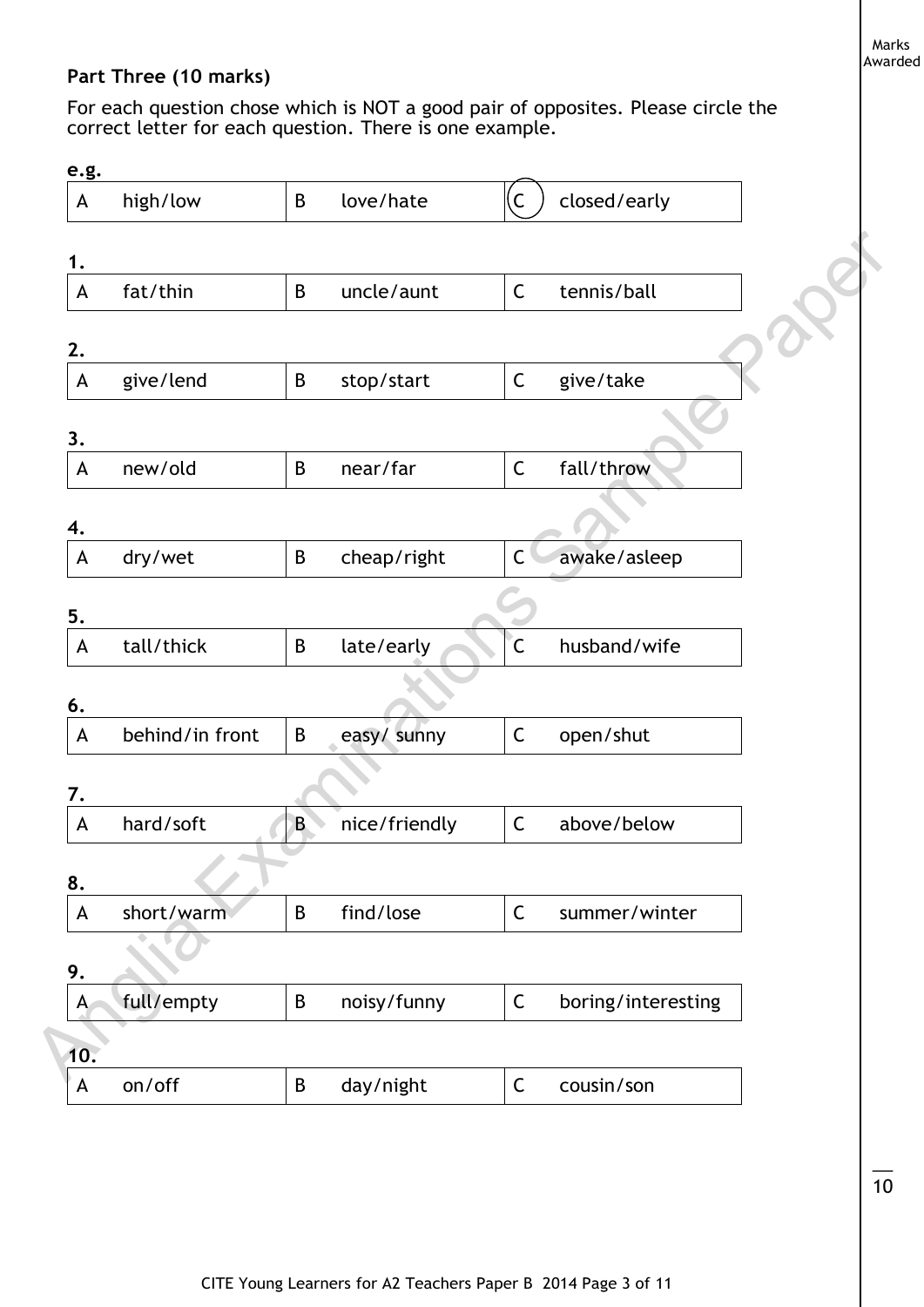# **Part Four (15 marks)**

Which of the following is the odd-one-out? There is one example.

**e.g.** 

| $\boldsymbol{\mathsf{A}}$                                             | spring  | $\sf B$  | winter    | $\overline{C}$ | snow    | D           | autumn |
|-----------------------------------------------------------------------|---------|----------|-----------|----------------|---------|-------------|--------|
| 1.                                                                    |         |          |           |                |         |             |        |
| A                                                                     | usually | $\sf{B}$ | sometimes | $\mathsf C$    | pretty  | $\mathsf D$ | rarely |
| 2.                                                                    |         |          |           |                |         |             |        |
| $\mathsf{A}% _{\mathsf{A}}^{\prime}=\mathsf{A}_{\mathsf{A}}^{\prime}$ | grey    | $\sf B$  | village   | $\mathsf C$    | purple  | $\mathsf D$ | yellow |
| 3.                                                                    |         |          |           |                |         |             |        |
| $\mathsf{A}% _{\mathcal{A}}^{\ast}=\mathsf{A}_{\mathcal{A}}^{\ast}$   | behind  | $\sf B$  | near      | $\mathsf C$    | because | $\mathsf D$ | above  |
| 4.                                                                    |         |          |           |                |         |             |        |
| $\mathsf{A}$                                                          | shop    | $\sf B$  | cherry    | $\mathsf{C}$   | lemon   | D           | grape  |
| 5.                                                                    |         |          |           |                |         |             |        |
| $\mathsf{A}$                                                          | very    | $\sf B$  | ride      | $\mathsf C$    | buy     | $\mathsf D$ | listen |
| 6.                                                                    |         |          |           |                |         |             |        |
| $\mathsf{A}$                                                          | forty   | $\sf B$  | ninety    | $\mathsf C$    | ten     | D           | day    |
|                                                                       |         |          |           |                |         |             |        |
| 7.                                                                    |         |          |           |                |         |             |        |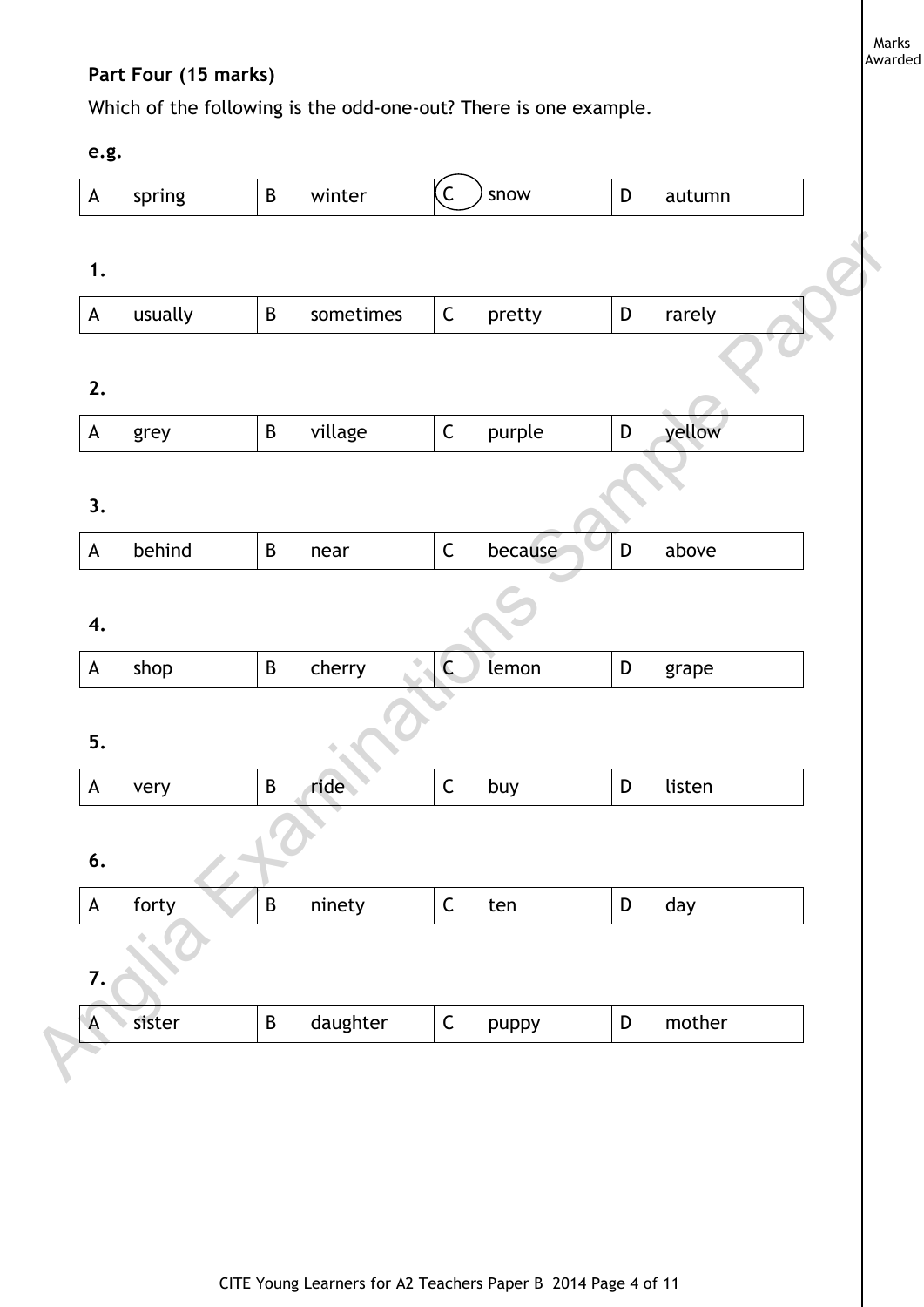**8.**

| crocodile |
|-----------|
|           |
|           |
|           |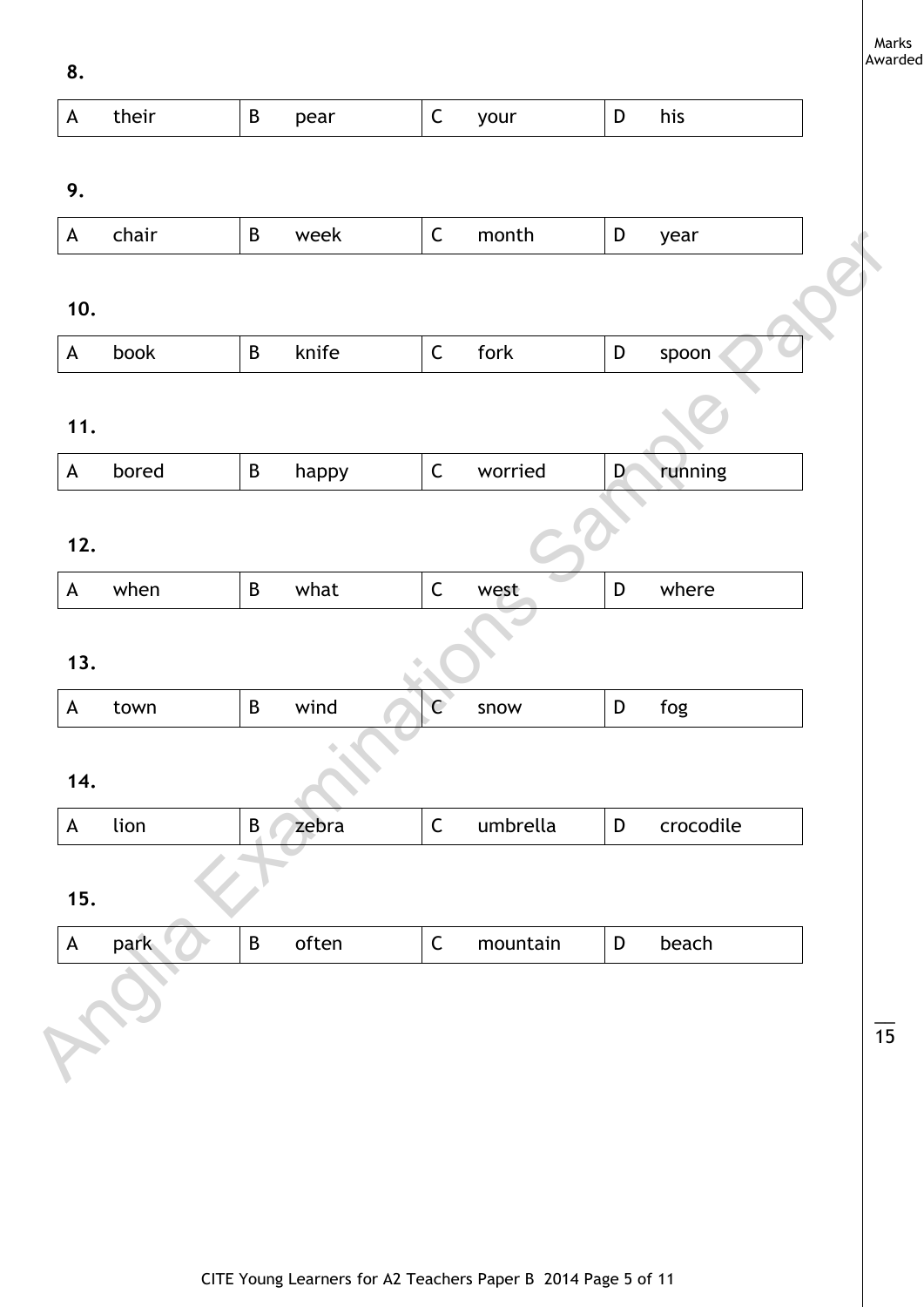# **Part Five (10 marks)**

Read the following sentences. Some of them are correct. Some have a mistake. There are two examples.

|     | Are the following sentences correct $(v)$ or wrong (X |              | X |  |
|-----|-------------------------------------------------------|--------------|---|--|
| e.g | Has he ever been to America?                          | $\checkmark$ |   |  |
| e.g | Today it is him birthday.                             |              | X |  |
| 1.  | He yet hasn't finished his work.                      |              |   |  |
| 2.  | You mustn't arrive late for class.                    |              |   |  |
| 3.  | Jack usually go skiing at the weekend in winter.      |              |   |  |
| 4.  | Jo is much friendlier than his brother.               |              |   |  |
| 5.  | Do you enjoy to swim in the sea?                      |              |   |  |
| 6.  | If we will go to Italy, we'll eat lots of pizza.      |              |   |  |
| 7.  | The children have eaten all the food.                 |              |   |  |
| 8.  | His grandmother has very old.                         |              |   |  |
| 9.  | Janet used to work in London.                         |              |   |  |
| 10. | She is look like tall and thin.                       |              |   |  |
|     | CONSIGNATION                                          |              |   |  |
|     |                                                       |              |   |  |
|     |                                                       |              |   |  |
|     |                                                       |              |   |  |

 $\overline{\phantom{a}}$ 10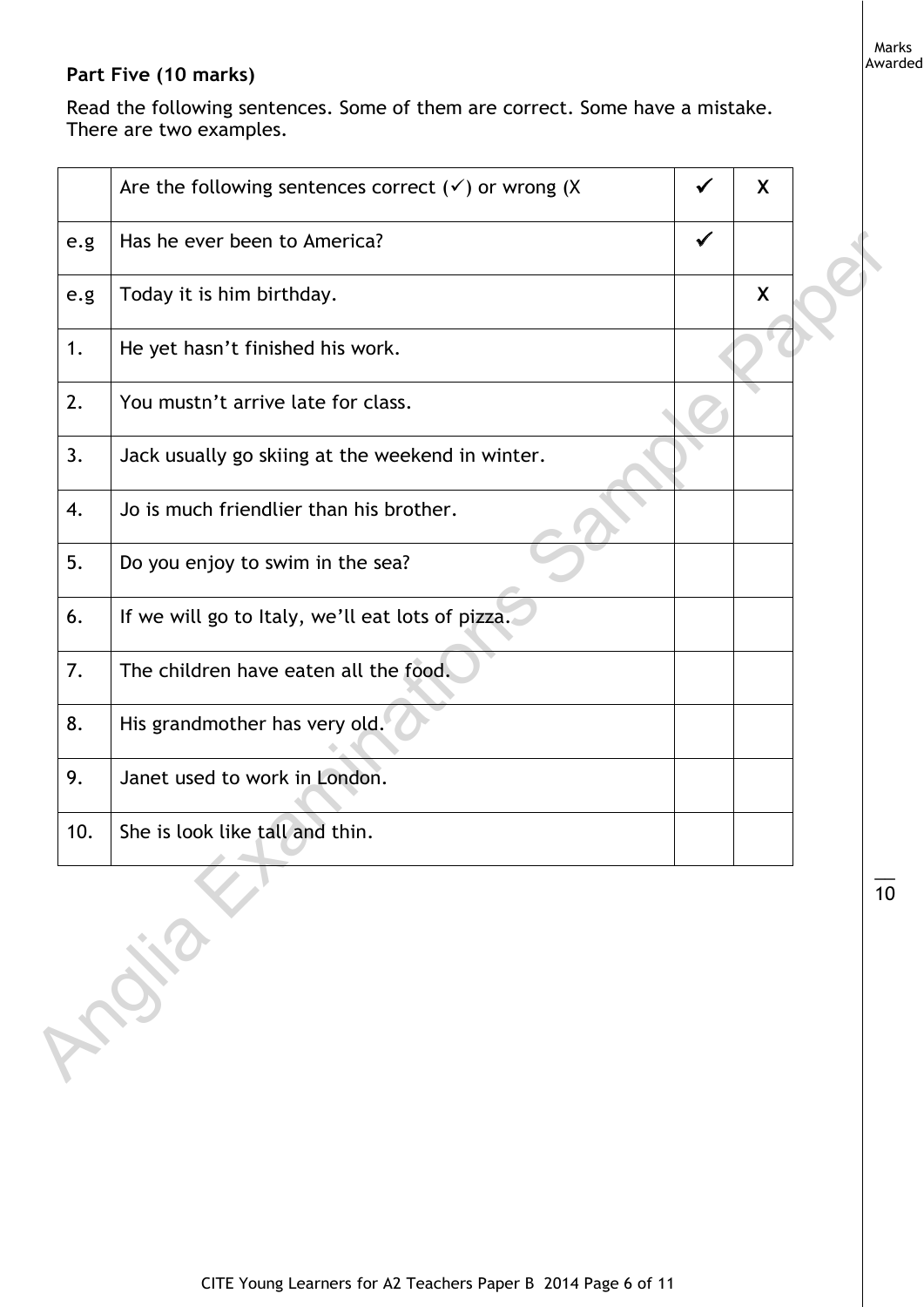## **Part Six (10 marks)**

There are two examples.

|                | Is this a full sentence? Tick $\checkmark$ or cross X each one                                                                                               |    |                                         |    | ✔            | X                |                |
|----------------|--------------------------------------------------------------------------------------------------------------------------------------------------------------|----|-----------------------------------------|----|--------------|------------------|----------------|
| e.g.           | At 6 o'clock.                                                                                                                                                |    |                                         |    |              | X                |                |
| e.g.           | I can ski.                                                                                                                                                   |    |                                         |    | $\checkmark$ |                  |                |
| 1              | She eats quickly.                                                                                                                                            |    |                                         |    |              |                  |                |
| $\overline{2}$ | Five minutes ago.                                                                                                                                            |    |                                         |    |              |                  |                |
| 3              | Not yet.                                                                                                                                                     |    |                                         |    |              |                  |                |
| 4              | No, I'm not.                                                                                                                                                 |    |                                         |    |              |                  |                |
| 5              | They are writing.                                                                                                                                            |    |                                         |    |              |                  |                |
| 6              | Interests and hobbies.                                                                                                                                       |    |                                         |    |              |                  |                |
| $\overline{7}$ | A very tall mountain.                                                                                                                                        |    |                                         |    |              |                  |                |
| 8              | Your best friend.                                                                                                                                            |    |                                         |    |              |                  |                |
| 9              | You must wait.                                                                                                                                               |    |                                         |    |              |                  |                |
| 10             | Listen carefully.                                                                                                                                            |    |                                         |    |              |                  |                |
| e.g.           | Part Seven (5 marks)<br>Circle the best answer to the statement or question. There is one example.<br>How many brothers have you got?<br>$a)$ No, $ldon't$ . |    | $(b)$ l've got seven. c) Half past two. |    |              |                  | 1 <sub>C</sub> |
| 1)             | Whose book is this?<br>a) It's over there.                                                                                                                   | b) | It's red.                               | C) |              | It's mine.       |                |
| 2)             | Bring your books with you to class tomorrow.<br>$a)$   don't.                                                                                                | b) | I will.                                 | C) |              | They really are. |                |
| 3)             | Thank you for helping me.<br>a) You're welcome. b) Never mind.                                                                                               |    |                                         |    | $c)$ $1$ do. |                  |                |

# **Part Seven (5 marks)**

| e.g. | How many brothers have you got?<br>No, I don't.<br>a)          | b) | I've got seven.   | $\mathcal{C}$ ) | Half past two.   |
|------|----------------------------------------------------------------|----|-------------------|-----------------|------------------|
| 1)   | Whose book is this?<br>$a)$ It's over there.                   | b) | It's red.         | C)              | It's mine.       |
| 2)   | Bring your books with you to class tomorrow.<br>I don't.<br>aV | b) | I will.           | C)              | They really are. |
| 3)   | Thank you for helping me.<br>You're welcome.<br>a)             | b) | Never mind.       | C)              | I do.            |
| 4)   | When does the film start?<br>Half past seven.<br>a)            | b) | Seven and a half. | C)              | Seven hours.     |
| 5)   | Have you washed your hands?<br>No, I'm not.<br>a)              | b) | Yes, I have.      | C)              | They are.        |

10

 $\overline{\phantom{a}}$ 

Marks Awarded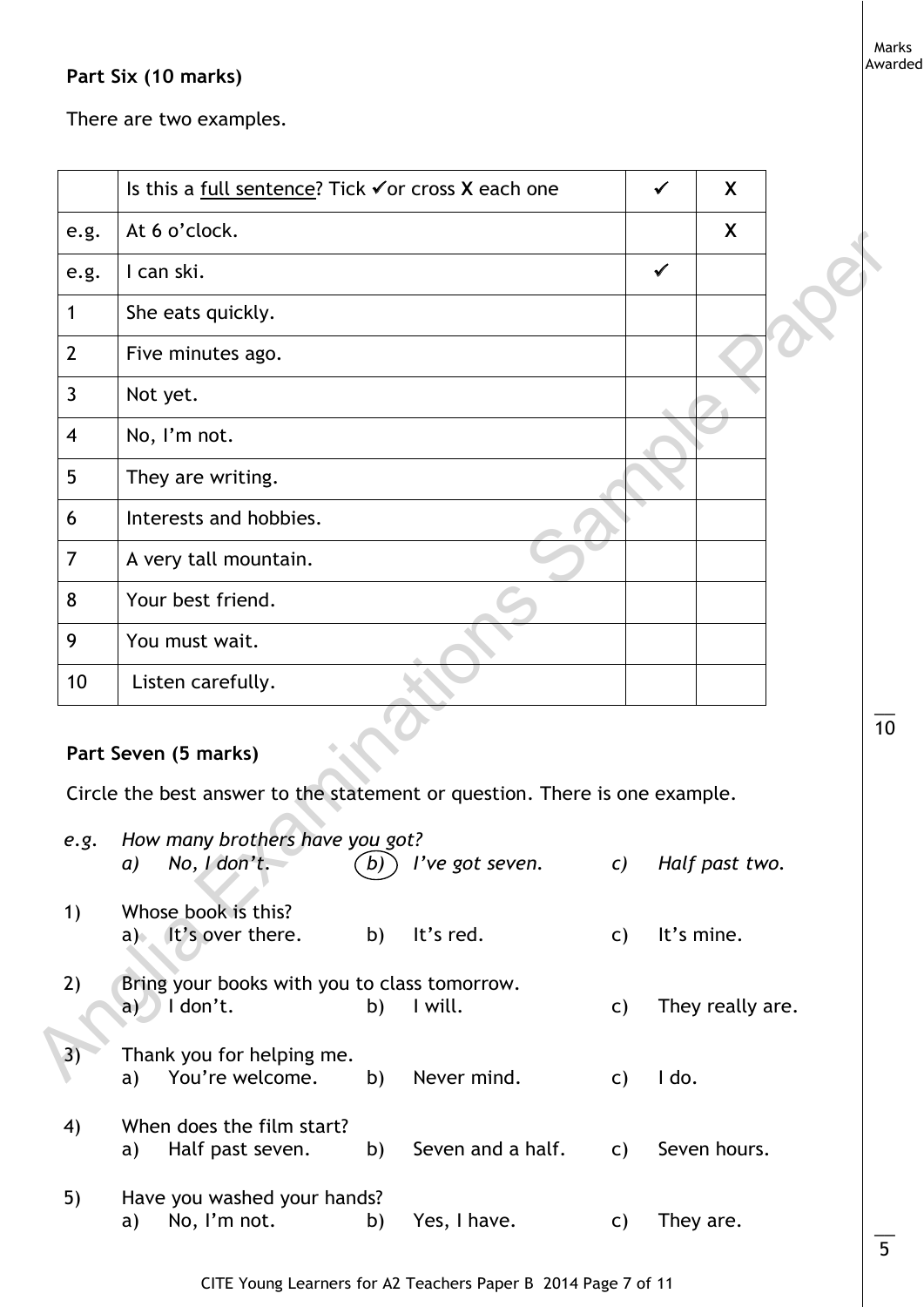#### Marks Awarded

## **Part Eight (5 marks)**

Circle the best question to go with the answer. There is one example. **e.g.:** 

|     | Where did you go for your holiday?        |
|-----|-------------------------------------------|
| ( b | Did you have a good holiday?              |
|     | When did you come home from your holiday? |

# **Answer - Yes, it was great.**

# **1)**

| When did you start school?        |
|-----------------------------------|
| How long was the maths test?      |
| How often do you see your cousin? |

# Answer – Every day.

#### 2)

|                  | a                          | When did you start school?         |
|------------------|----------------------------|------------------------------------|
|                  | $\mathsf b$                | How long was the maths test?       |
|                  | $\mathsf{C}$               | How often do you see your cousin?  |
|                  | Answer - Every day.        |                                    |
|                  |                            |                                    |
| 2)               | a                          | How is your father?                |
|                  | $\mathsf b$                | What does your brother like doing? |
|                  | $\mathsf{C}$               | Who is your favourite teacher?     |
|                  | Answer - He's fine.        |                                    |
|                  |                            |                                    |
| 3)               |                            |                                    |
|                  |                            |                                    |
|                  | a                          | Have you ever been to Scotland?    |
|                  | $\mathsf b$                | Are you ready to leave?            |
|                  | $\mathsf{C}$               | Can you play the piano?            |
|                  |                            |                                    |
|                  | Answer - No, I'm not.      |                                    |
| 4)               |                            |                                    |
|                  | a                          | Do you like reading?               |
|                  | $\mathsf b$                | What was the book like?            |
|                  | $\mathsf{C}$               | Which book did you choose?         |
|                  |                            |                                    |
|                  | Answer - It was very good. |                                    |
| 5)               |                            |                                    |
|                  | $\mathsf{a}$               | Who's got the box of pens?         |
|                  | D                          | Whose shoes are these?             |
|                  | c                          | Who wants to answer the question?  |
| Answer - I have. |                            |                                    |

## Answer - He's fine.

#### 3)

| Have you ever been to Scotland? |
|---------------------------------|
| Are you ready to leave?         |
| Can you play the piano?         |

## Answer - No, I'm not.

## 4)

| Do you like reading?       |
|----------------------------|
| What was the book like?    |
| Which book did you choose? |

# Answer – It was very good.

# 5)

| a      | Who's got the box of pens?        |
|--------|-----------------------------------|
| h<br>ш | Whose shoes are these?            |
|        | Who wants to answer the question? |

# Answer – I have.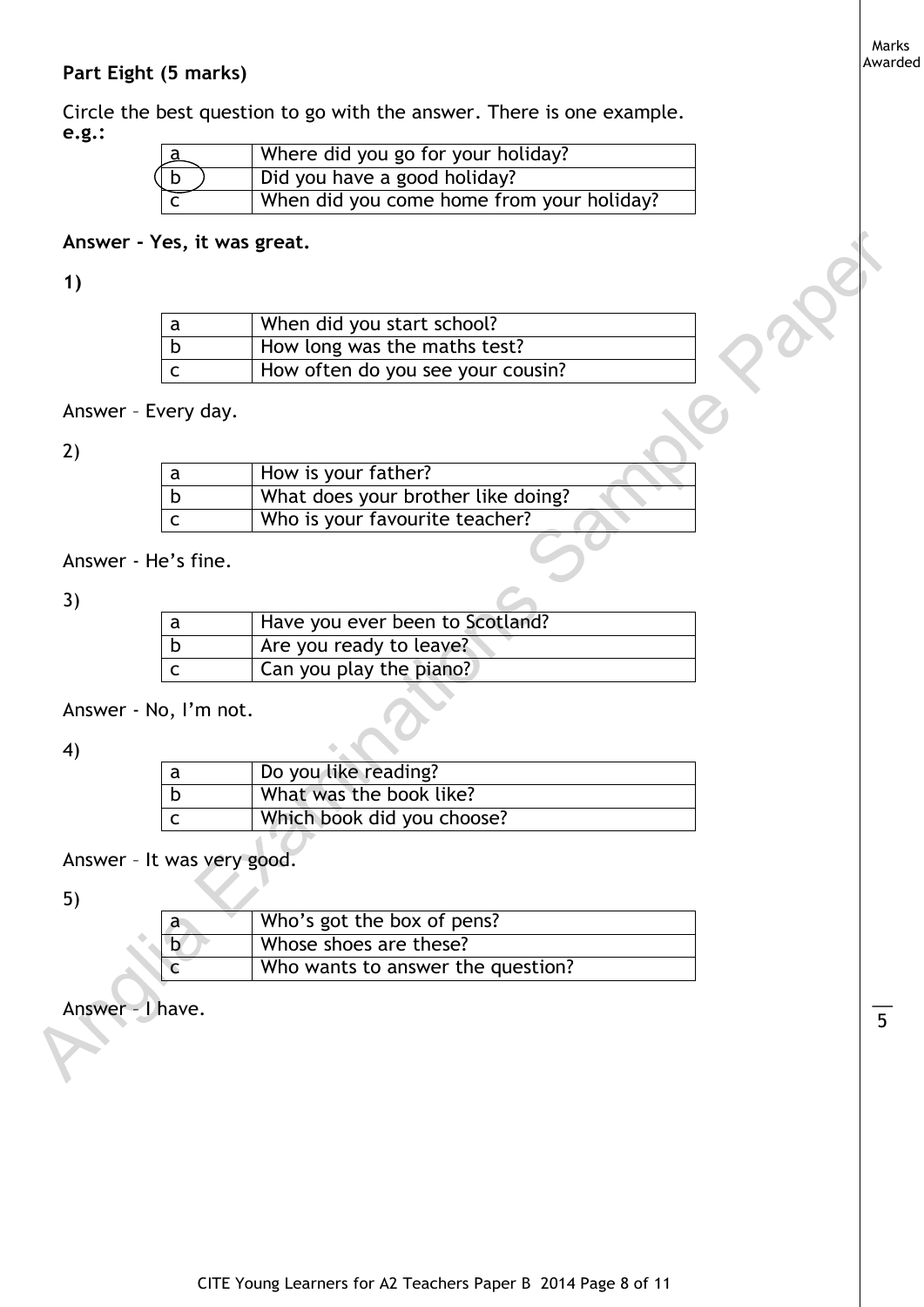## **Part Nine (5 marks)**

Look at the following piece of writing, *My Pet*. Three words are underlined in every line. There is an error in this part of the sentence. Using the correction code below, identify which type of error there is in each line. There is one example.

| e.g.           |              | I have a dog called Jackson. He very funny. Jackson $\int C^{\Lambda}$ |                                                           |  |  |  |  |  |  |
|----------------|--------------|------------------------------------------------------------------------|-----------------------------------------------------------|--|--|--|--|--|--|
| $\mathbf{1}$   |              | has got big ears, short legs and a long taile. Every                   |                                                           |  |  |  |  |  |  |
| $\overline{2}$ |              |                                                                        | night he is sleeping in my bedroom on the floor. At       |  |  |  |  |  |  |
| $\mathsf{3}$   |              |                                                                        | the weekend we go usually to the park together. His       |  |  |  |  |  |  |
| 4              |              |                                                                        | favourite toy is a tennis balloon. I throw it for him and |  |  |  |  |  |  |
| 5              |              |                                                                        | he chase's it. There is a lake in the park. Jackson       |  |  |  |  |  |  |
|                |              | always jumps in.                                                       |                                                           |  |  |  |  |  |  |
|                |              |                                                                        |                                                           |  |  |  |  |  |  |
|                |              |                                                                        |                                                           |  |  |  |  |  |  |
| A              |              | <b>WO</b>                                                              | word order                                                |  |  |  |  |  |  |
| B              |              | p                                                                      | punctuation                                               |  |  |  |  |  |  |
| C(e.g.)        |              | $\lambda$                                                              | missing word                                              |  |  |  |  |  |  |
| D              |              | sp                                                                     | spelling mistake                                          |  |  |  |  |  |  |
| E.             |              | t                                                                      | tense mistake                                             |  |  |  |  |  |  |
| $\overline{F}$ |              | <b>WW</b>                                                              | wrong word/ vocabulary mistake                            |  |  |  |  |  |  |
| G              |              |                                                                        | unnecessary word                                          |  |  |  |  |  |  |
|                | <b>ABIST</b> |                                                                        |                                                           |  |  |  |  |  |  |

|            | <b>WO</b>    | word order                     |
|------------|--------------|--------------------------------|
|            |              |                                |
| B          | р            | punctuation                    |
|            |              |                                |
| $C$ (e.g.) | ٨            | missing word                   |
|            |              |                                |
| D          | sp           | spelling mistake               |
| E          | t            | tense mistake                  |
|            |              |                                |
| F          | <b>WW</b>    | wrong word/ vocabulary mistake |
| G          | $\mathsf{X}$ | unnecessary word               |
|            |              |                                |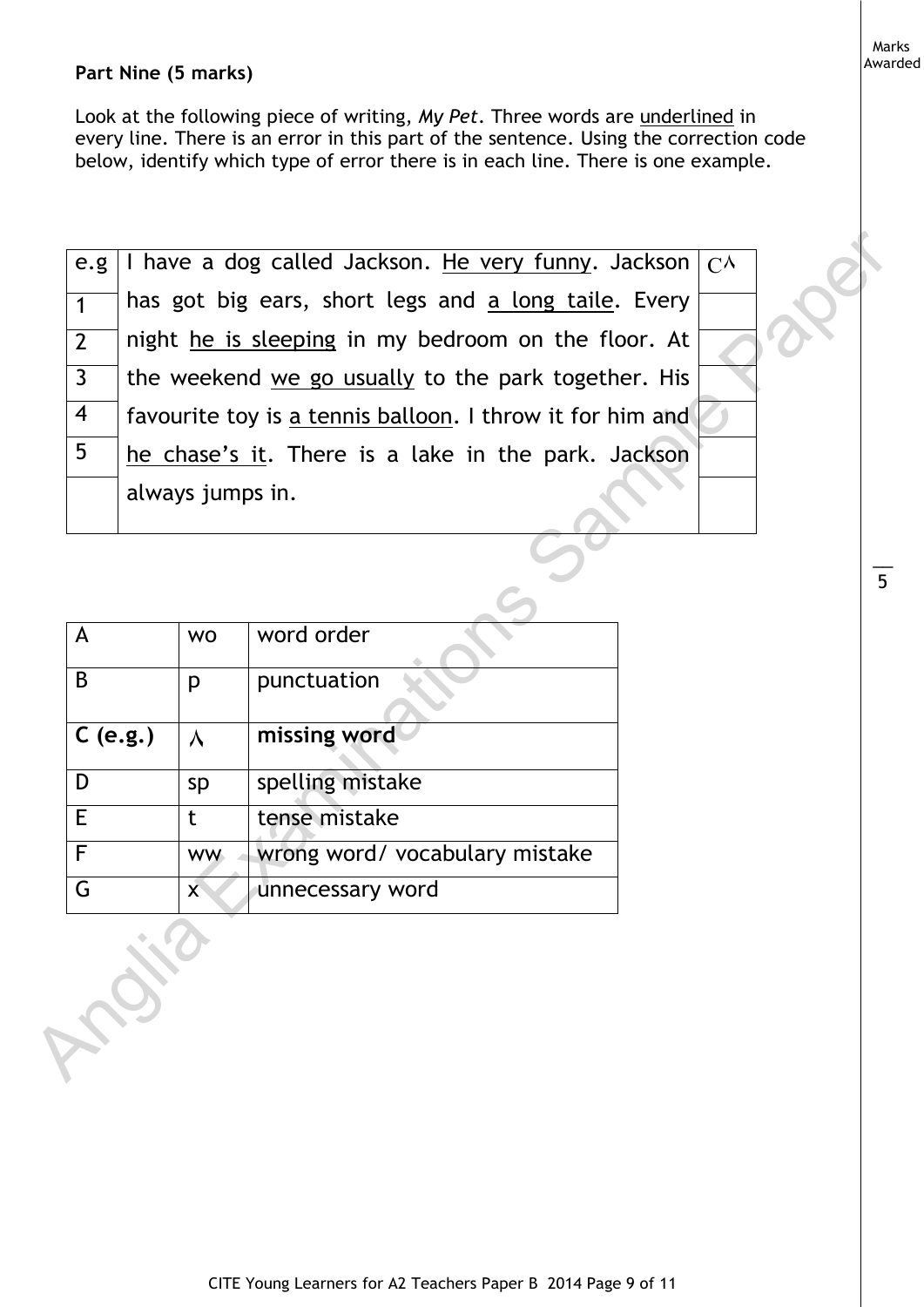# **Part Ten (5 marks – 1 mark for each question)**

Read the following passage and answer the questions

My name is Serena. Yesterday I went into town. I went shopping to buy some new clothes. I missed the bus so I walked into town. It's not very far and it was a sunny day. I met my friend in a café and we both had a coffee. Then I went to look for some new clothes. I wanted to buy a jacket and some trousers. I found a nice jacket and I bought it. When I left the shop someone stole my purse from my handbag. I turned around and saw a man running away with my purse! I ran after him but he was a faster runner than me. I went to the police station, but I don't think I will get me purse back. Solutions: I wanted to looy a jake-te and solve the shop someone stole my purse from my<br>handbag, I turned are than the shop someone stole my purse from my<br>handbag, I turned are and are a man running away with my purse! I r

Circle the correct letter. There is one example.

|  |  |  |  | e.g Serena went shopping yesterday. |
|--|--|--|--|-------------------------------------|
|--|--|--|--|-------------------------------------|

| ↙<br>IΑ<br>↖ | right | wrong | it doesn't say |  |
|--------------|-------|-------|----------------|--|
|              |       |       |                |  |

#### **1.** Serena took the bus into town.

| right | wrong |  | it doesn't say |
|-------|-------|--|----------------|
|       |       |  |                |

## **2.** Serena had a coffee with her friend.

| right | wrong | it doesn't say |
|-------|-------|----------------|
|       |       |                |

# **3.** Serena bought a new jacket.

| right | wrong | it doesn't say |
|-------|-------|----------------|
|       |       |                |

# **4.** Serena left her purse in the shop.

| right |  | wrong | ∼ | c doesn't say<br>ıt |
|-------|--|-------|---|---------------------|
|       |  |       |   |                     |

#### **5.** There was lots of money in her purse.

| right | wrong | it doesn't say |
|-------|-------|----------------|
|       |       |                |